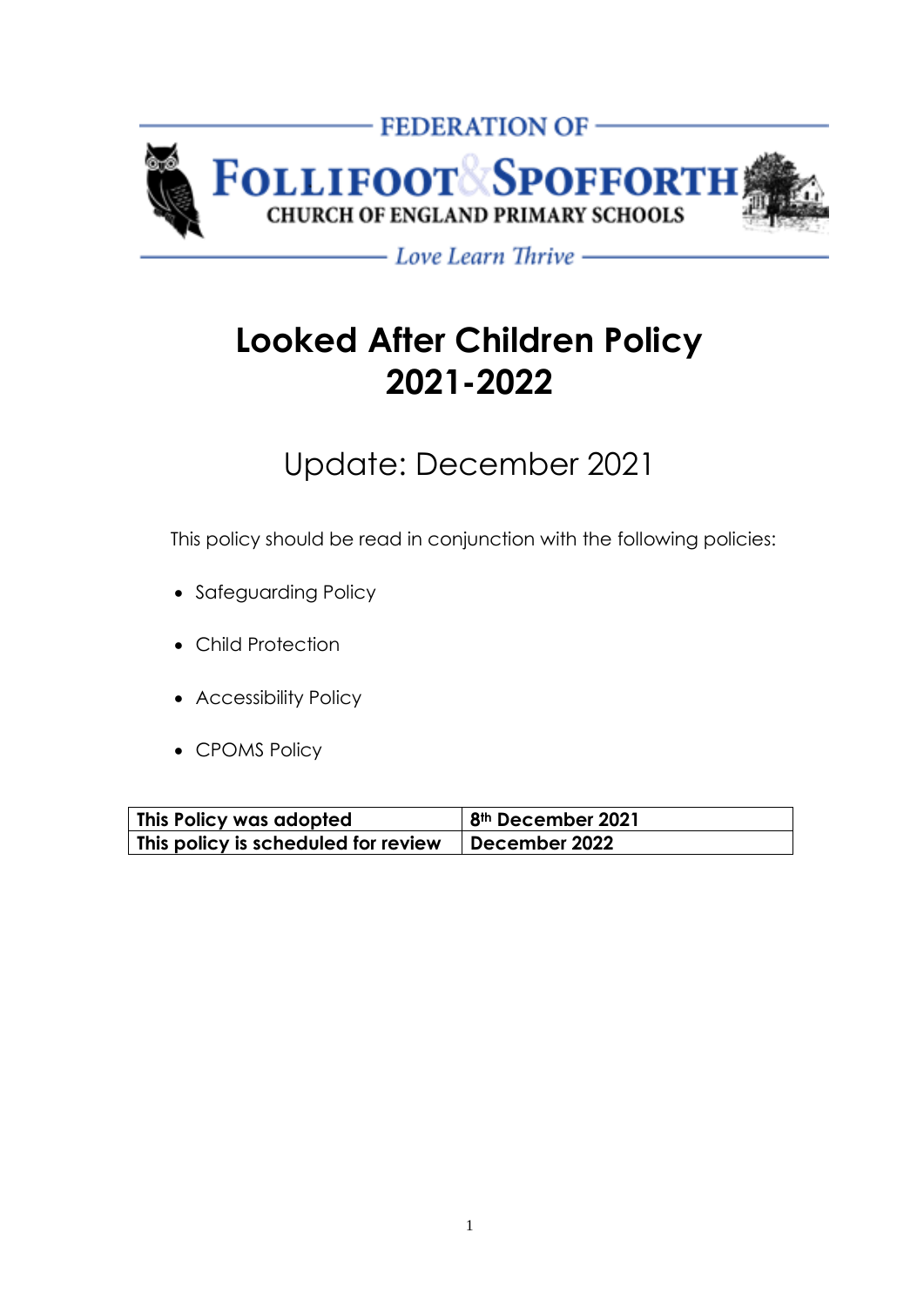The **Follifoot Spofforth Federation** will ensure that looked after children (LAC) and previously looked after children (PLAC) have access to excellent educational provision and are prioritised for additional support through school-based interventions to achieve as well as possible, in accordance with the '[DfE Designated teacher for looked-after and](https://assets.publishing.service.gov.uk/government/uploads/system/uploads/attachment_data/file/683561/The_designated_teacher_for_looked-after_and_previously_looked-after_children.pdf)  [previously looked-after children Statutory guidance for local-authority](https://assets.publishing.service.gov.uk/government/uploads/system/uploads/attachment_data/file/683561/The_designated_teacher_for_looked-after_and_previously_looked-after_children.pdf)[maintained schools carrying out duties for looked-after and previously](https://assets.publishing.service.gov.uk/government/uploads/system/uploads/attachment_data/file/683561/The_designated_teacher_for_looked-after_and_previously_looked-after_children.pdf)  [looked-after children. 28](https://assets.publishing.service.gov.uk/government/uploads/system/uploads/attachment_data/file/683561/The_designated_teacher_for_looked-after_and_previously_looked-after_children.pdf)th February 2018.'

To achieve that purpose, we will work with NY Virtual School, who deliver their support in accordance with the DFE Promoting the Education of Looked After Children Raising the attainment of Looked After Children Feb 2018

Eligible children include those who:

- are in Local Authority Care in England
- have been Adopted from Care in England or Wales
- have left Care under a Special Guardianship Orders (SGOs)
- have left Care under a Child Arrangement Order (formally known as a Residence Order).

Our school has a statutory duty to work with the Local Authority and other partner agencies in accordance with corporate parenting principles- see legal framework. The local authority has a statutory role to play for all Looked After Children in its care and acts as a Corporate Parent. The Children Act 2004 promotes co-operation between relevant parties and confers a duty on relevant parties to co-operate with the Local Authority. For further clarity, refer to the Legal Framework below.

Our School as part of its role as the Corporate Parent, will also promote the educational attainment, achievement, progression, and welfare of Previously Looked After Children attending educational placements, regardless of where they live. The Designated Teacher's role extended to Previously Looked After Children in 2018.

#### **Rationale**

Looked After Children and Previously Looked After Children are together, one of the most vulnerable groups in society. The majority of Looked After and Previously Looked After Children have suffered a disrupted childhood and experienced Adverse Childhood Experiences. It is nationally recognised that this leads to a considerable educational under-achievement, often lower exam success rates in comparison with the general population. Fewer Looked After Children and Previously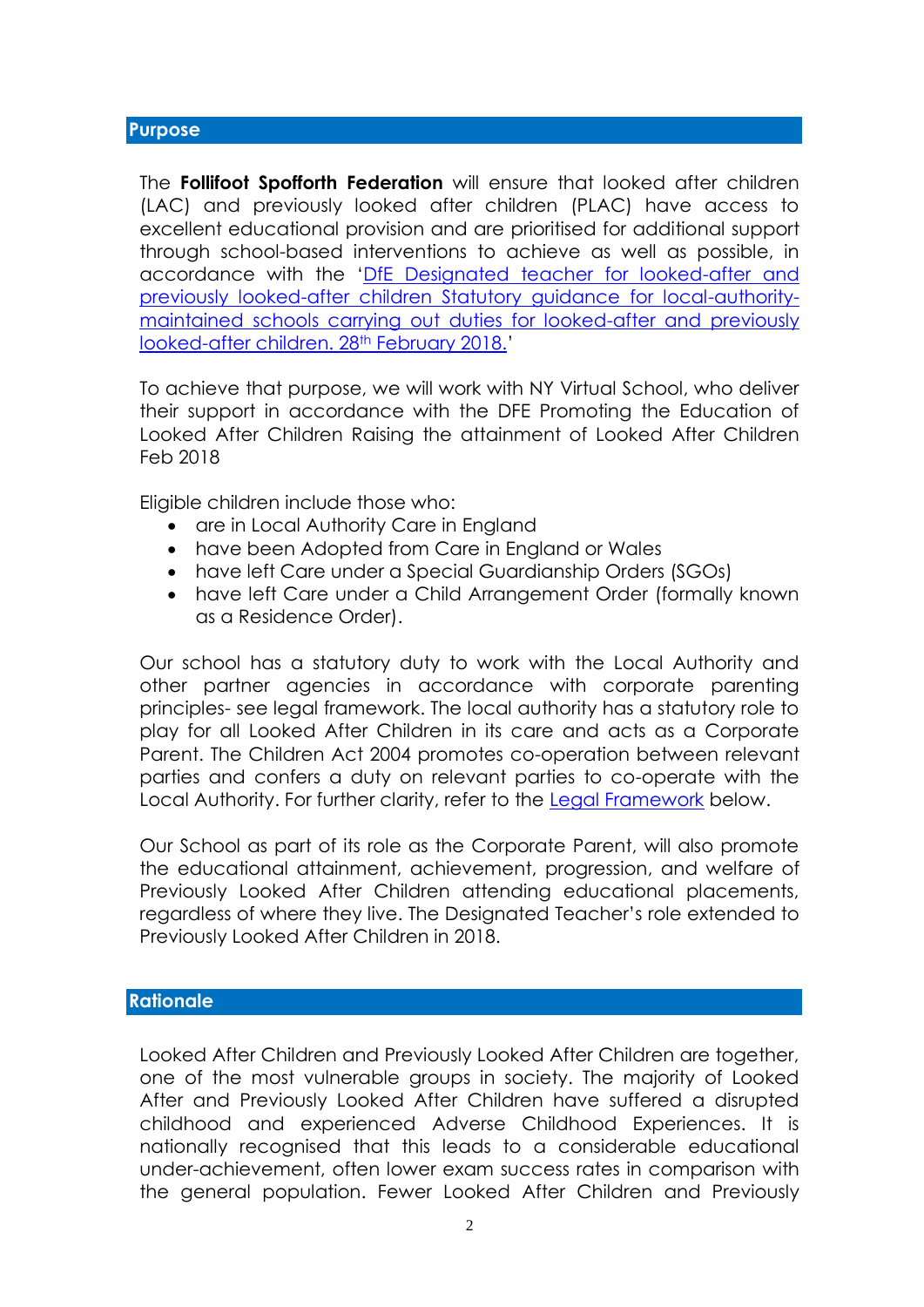Looked After Children progress to Higher Education or follow progression pathways that will lead to future economic success and well-being.

School staff are committed to the values of supporting every Looked After Child and young people in our school regardless of whichever authority is responsible for them. We endeavour to develop best practice in improving attendance, attainment and progress of their education and wellbeing by removing barriers to learning, understanding attachment and trauma needs, building resilience, self-esteem and providing a supportive school environment and evidence-based interventions to support their outcomes.

We aim to remove any barriers and if Looked After Children or Previously Looked After Children have any have specific difficulties in transport and attendance, doing homework, getting parental consent for activities, obtaining funding for extra activities, obtaining correct uniform and equipment, as a school we will support as fully as possible.

#### **Belonging**

The **Follifoot Spofforth Federation** will provide a "safe and affirming place for children where they can develop a sense of belonging and feel able to trust and talk openly with adults about their problems" (Mental Health and Behaviour in Schools, 2018 p13).

Every designated teacher and members of the wider school family will provide 'Love and a sense of belonging' to our looked after and previously looked after children, listening, and advocating for them, 'good enough for my own child'.

#### **Reasonable Adjustments**

The **Follifoot Spofforth Federation** acknowledge that some pupils will need reasonable adjustments. We will work with the Virtual School and outside agencies to develop custom and practice, which serves to provide reasonable adjustments, a graduated response and equity for all members of the school community.

#### **Developing Positive Relationships**

The **Follifoot Spofforth Federation** believe in developing relationshipbased practice which values the members of all the school community.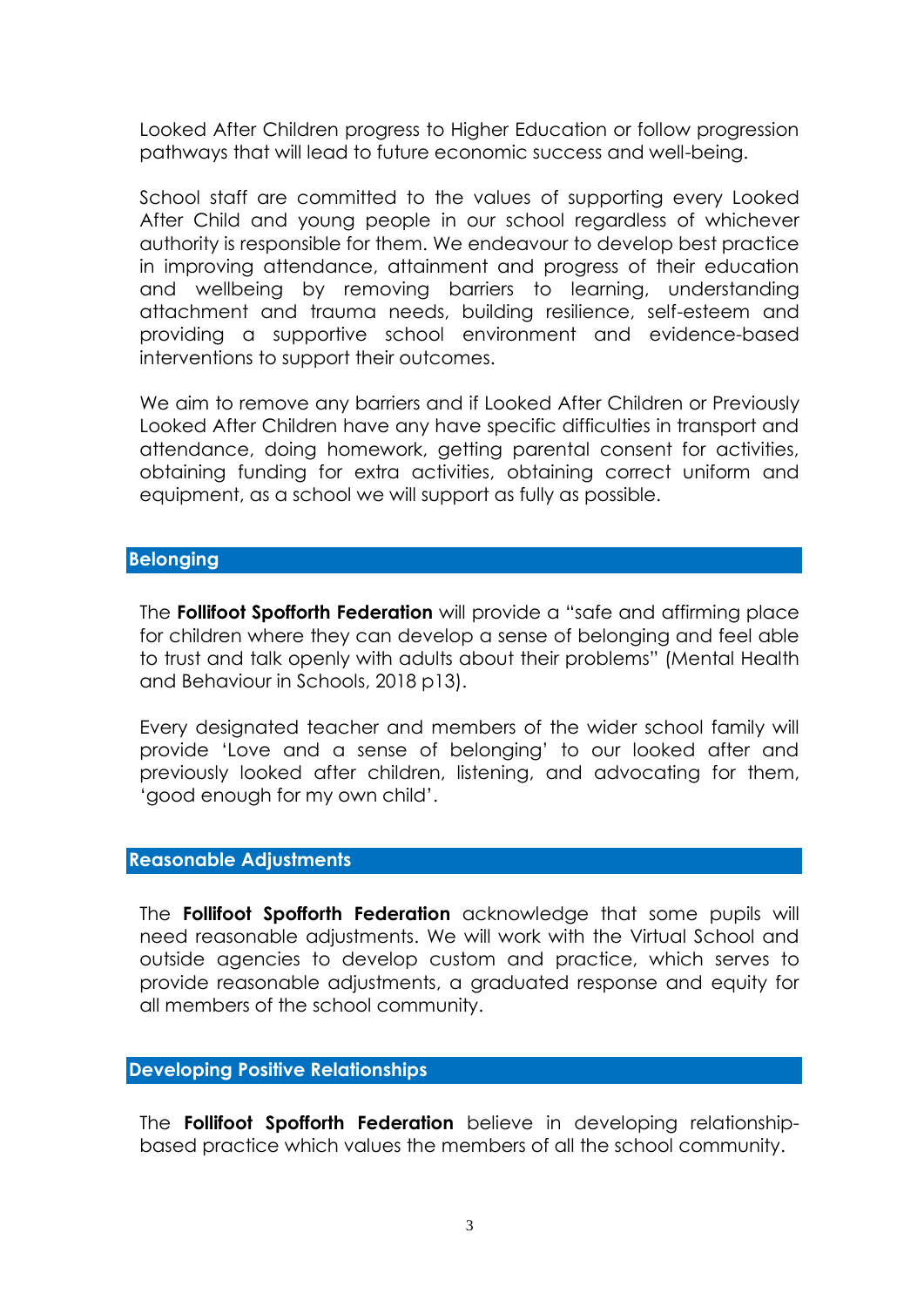We are committed to enhancing the achievement and welfare of our pupils by prompting in the following ways:

- Ensuring an appropriately trained Designated Teacher, with a Senior Leadership role, is appointed to be responsible for all Looked After children.
- All pupils who are Looked After will have termly Personal Education Plan (PEP) meetings each academic year. Those attending the PEP meeting will be the Designated Teacher from our school, the Virtual School representative, the child's social worker, the child's foster carer and where appropriate the child.
- A representative from the school who knows the child will attend the Looked After Care Reviews.
- At these meetings we will identify the child's individual needs and the support they require.
- It is best practice that all Previously Looked After Children also have a meeting similar to a PEP each term.
- Having high expectations for the staff to use Trauma Informed Practice to support and meet the needs of the children and young people.
- Having high expectations for the child and ensuring equal access to a balanced and broadly based education.
- Recording, monitoring, and improving the academic achievement of the child in addition to their health and wellbeing.
- Achieving stability and continuity.
- Prioritising reduction in exclusions, understanding the effects of unintentional re-traumatisation by using certain behaviour mechanisms and promoting attendance.
- We are mindful to avoid 'Informal' or 'unofficial' exclusions, such as sending a pupil home 'to cool off', regardless of whether they occur with the agreement of parents or carers, as this is unlawful. Any exclusion of a pupil, even for short periods of time, will be formally recorded (we will refer to the Exclusions Guidance for advice).
- Promoting good communication between all those involved in the child's life and listening to the child.
- Maintaining and respecting the child's confidentiality wherever possible but ensuring that necessary information is shared with all staff, including lunchtime supervisors (who support children in unstructured social times).
- Ensuring staff awareness of, and sensitivity to, the difficulties and educational disadvantages of Looked After Children and seek the child's care 'story' from their Social Worker.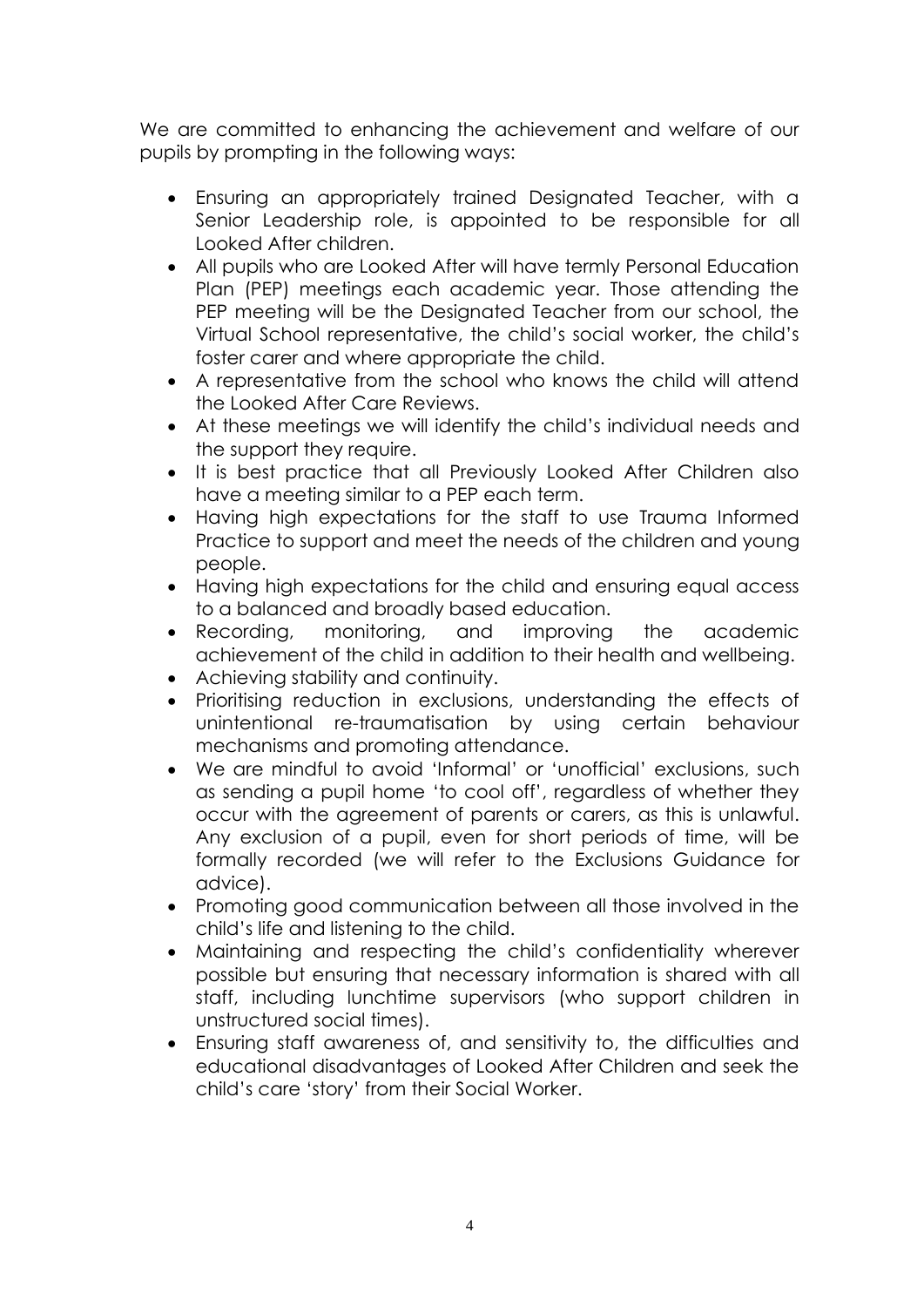## **The Responsibility for Looked After and previously Looked After Children in School**

It is important that all teaching staff who are in contact with a Looked After Child or young person are aware that he/she is in the care of the Local Authority. The responsibility for the transfer of this information should be that of the Head Teacher and/or the Designated Teacher for Looked After Children and Previously Looked After Children.

It is entirely appropriate for Learning Support Assistants, Midday Supervisors and Wrap Around Care staff, to have knowledge that the young person is being looked-after only when they are directly involved in the teaching of the young person or the direct supervision of them during breaks and lunch times. They should be made aware that this is confidential information and should not be discussed with non-school staff members.

In the absence of the usual class teacher, some information regarding the child's circumstances should be shared with the teacher covering the class. The extent of this sharing should be determined by the Head Teacher or the Designated Teacher for Looked After and Previously Looked After Children.

## **The Role of the Designated Teacher for Looked After and Previously Looked After Children**

The Name of the Designated Teacher for Looked After Children and Previously Looked After Children for the **Follifoot Spofforth Federation** is Mrs Zara Chantler

#### **The Designated Teacher for Looked After Children's role within school for Individual Looked After Children:**

- To monitor and have high expectations of the possible educational progress, attainment, and attendance of Looked After Children and Previously Looked After Children.
- To include targets on the performance of Looked After Children and Previously Looked After Children within the School Development Plan and to deliver a report annually on the performance of the cohort to the governing body.
- Ensure that the Pupil Premium Plus+ is targeted at improving attainment and achievements. The impact of the Pupil Premium Plus Grant for Looked After and Previously Looked After Children should **not** be contained within the school's website document due to the confidential nature of the cohort involved.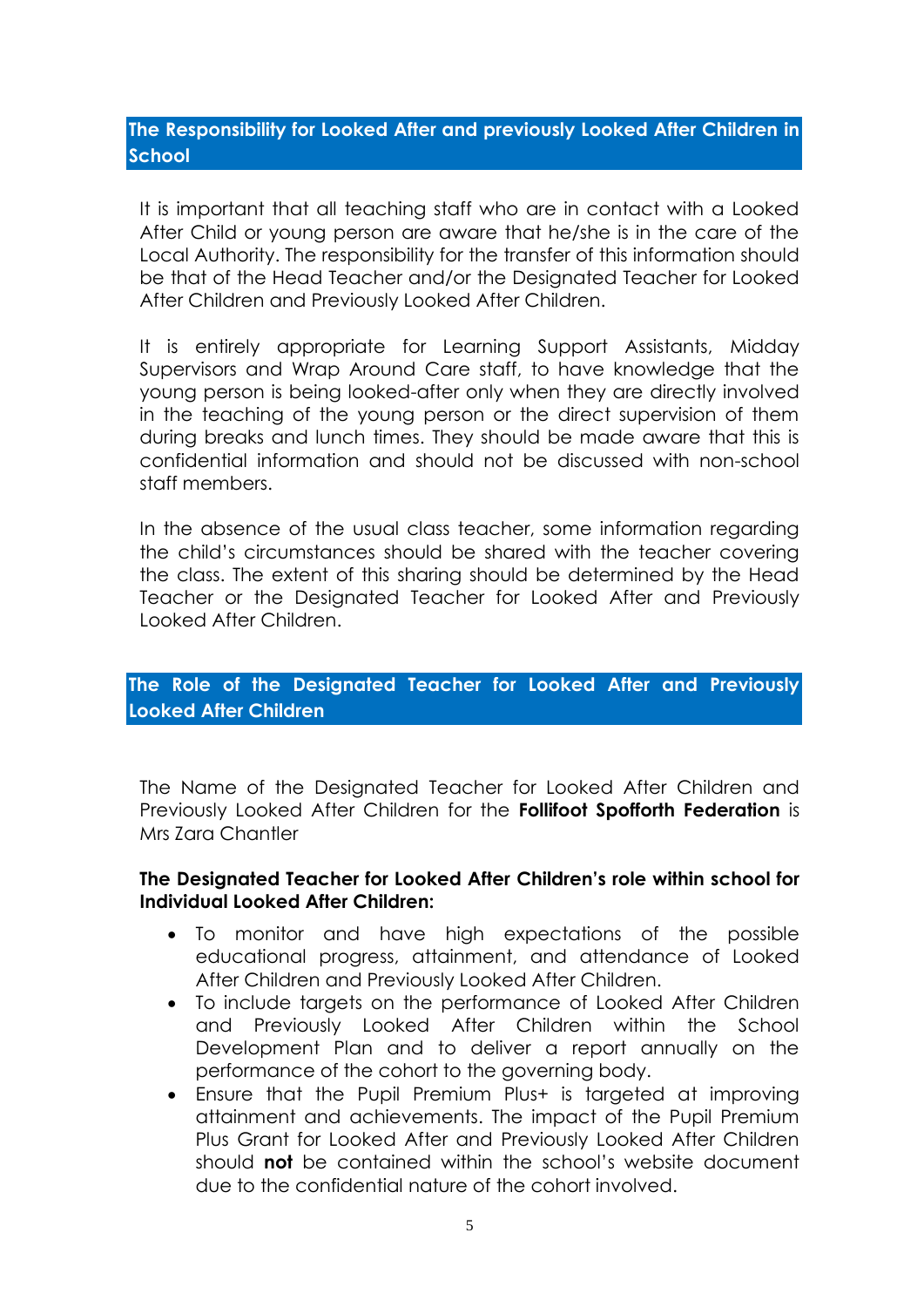- To help ensure that each Looked After Child has a Personal Education Plan (the PEP should be initiated by the young person's social worker from the Authority responsible for them). The PEP sets out appropriate targets and support available.
- To care and provide support for the Looked After and Previously Looked After Children, as a good corporate parent, 'good enough for my own child?'.
- To act as an advocate for Looked After Children and Previously Looked After Children.
- To ensure that all staff, both teaching and non-teaching (including Midday Supervisors and Wrap Around Care staff), have an understanding of the difficulties, educational disadvantage, trauma, attachment disorder, anxiety and other mental health issues faced by Looked After and Previously Looked After Children and that staff understand the need for positive systems of support to overcome them.
- To inform members of staff of the general educational needs of Looked After Children and Previously Looked After Children, and to promote the involvement of these children in school homework clubs, extra-curricular activities, home reading schemes, school councils, etc., in order to extend their support network and life experiences.
- To develop and monitor systems for liaising with the team around the child, forming close working relationships with parents, guardians, carers, social workers, health professionals and the Virtual School.
- To hold a supervisory brief for all Looked After Children and, where appropriate, Previously Looked After Children, e.g., to ensure that they are aware of the 'story' of the Child and their subsequent needs. It is important to be aware that some Looked After Children and Previously Looked After Children do not want all adults or peers to know about their accommodation or care status and we need to be sensitive about the individual's situation.
- To celebrate the success of all Looked After Children and Previously Looked After Children.
- To enable the child to make a contribution to the educational aspects of their care plan.
- To support the child or young person in ensuring they have an appropriate adult who will attend school events e.g., parents' evenings, sports, drama events to provide support and encourage them to be part of the school community.
- To support the child or young person in completion of homework tasks; for example, to provide time, support, and space in school and to ensure the tasks are differentiated appropriately.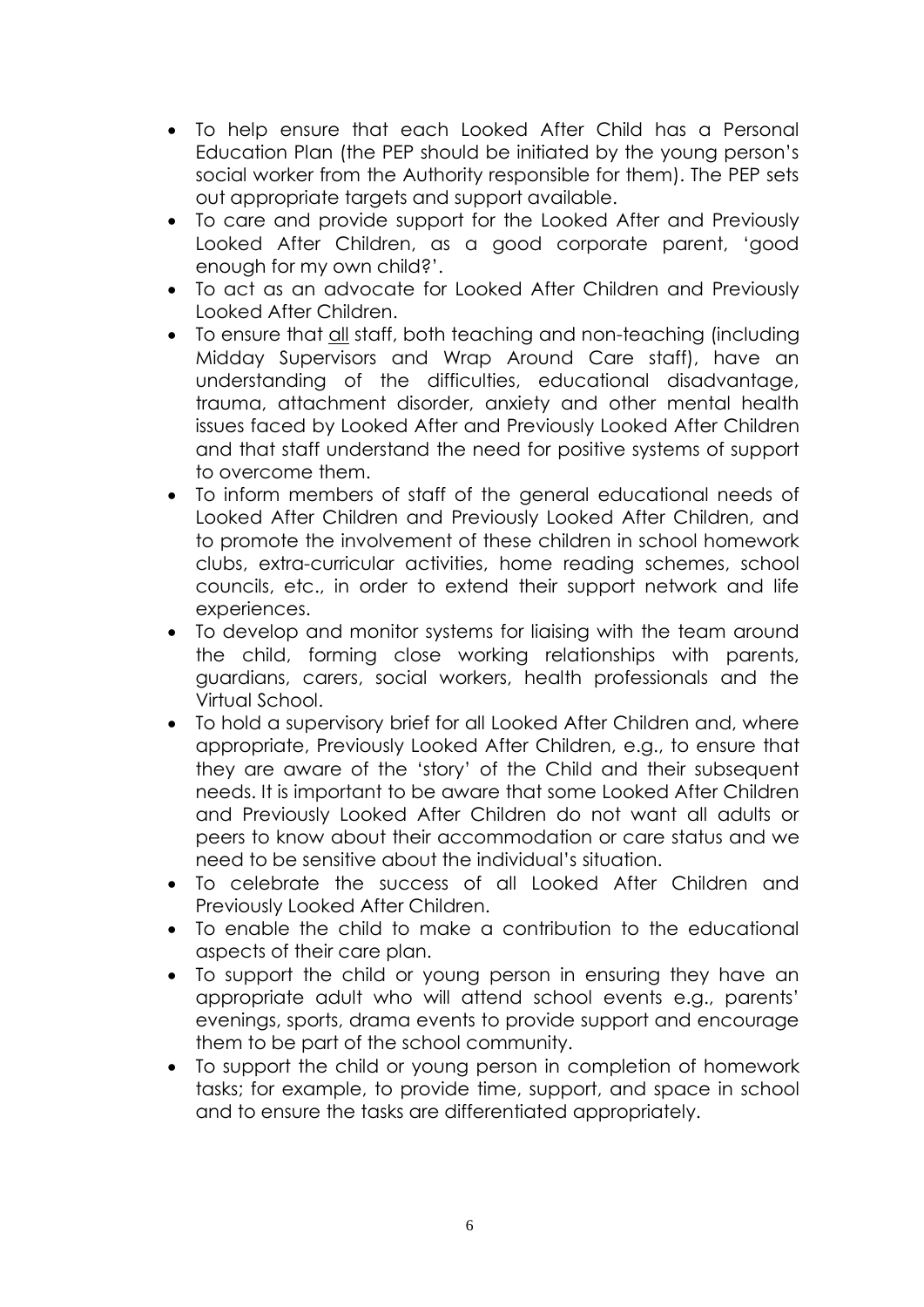## **Liaison with other Partners**

- To liaise with the Designated Safeguarding Lead responsible for monitoring children on the Child Protection Register, ensuring all Looked After Children and Previously Looked After Children in school are safeguarded.
- To liaise with the school officer responsible for making links with mental health services where there is such an officer.
- To attend Looked After Children reviews and to partner with the Independent Reviewing Officer (IRO) to co-ordinate the education discussion within Looked After Children review meetings, so that the Personal Education Plan can inform the child's Care Plan.
- To attend or arrange for the most appropriate member of staff to attend and to fully contribute to Looked After Children care review meetings and PEP meetings.
- To complete and regularly update the Education and Designated Teacher's sections of the PEP on the ePEP system.
- To be the named contact for colleagues in the Virtual School and other professionals as appropriate.
- To ensure that the Head Teacher considers a range of strategies before internal isolation or exclusion of a Looked After Child, which should be a last resort.
- To ensure the speedy transfer of information and school records between agencies and other schools.
- To ensure the school admits Looked After Children and Previously Looked After Children in line with the Admissions Code of Practice; schools should admit all Looked After Children and Previously Looked After Children separate to 'In Year Fair Access Protocols'.
- To work proactively and with compassion, as soon as a Looked After or Previously Looked After Child begins to struggle with school (such as under-achievement, attendance, engagement, perceived difficulties, relationships with staff or peers) before any possible negative consequences begin; this may include:
	- a. to assign the child a key person (to be an advocate and source of pastoral/moral support).
	- b. talk with the child and their key person.
	- c. speaking directly to the Virtual School or the child's Social Worker
	- d. the effective use of Ladder of Intervention to find out what works best to support a child.
	- e. to refer the child to the SEND Inclusion Panel/Hub (LAC can be referred without the need for 2 cycles of intervention evidence).
	- f. to call an urgent multi-agency meeting to find out reasons and resolutions.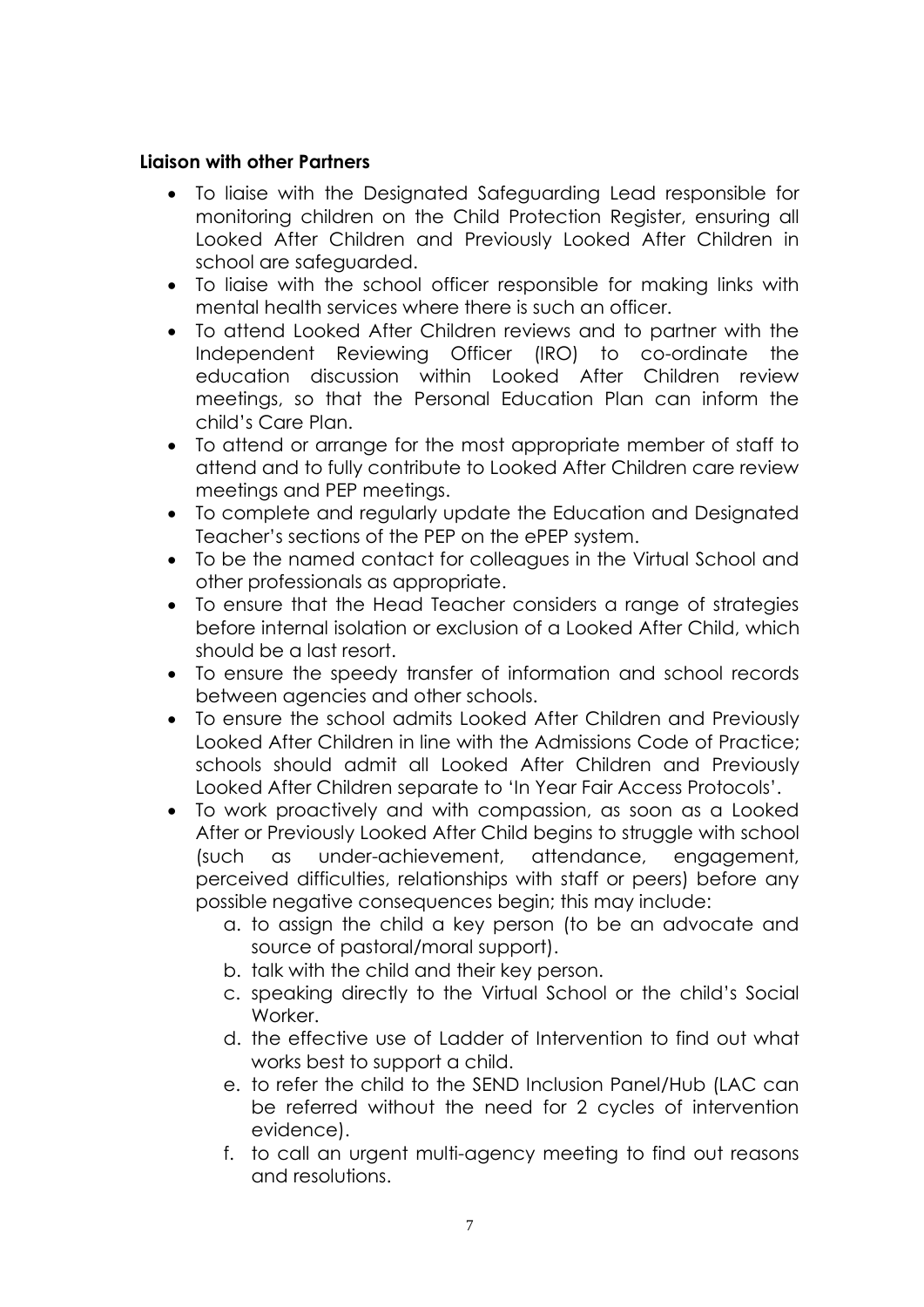- g. to support the SENCo to write and submit an ECHAR or EHCP request
- h. if the child has an EHCP, to seek support from the SEN Caseworker for additional support or funding or hold an interim EHCP review.

## **Training**

- To continue to develop understanding and knowledge of Vulnerable Children and inclusion by attending training events organised by the Local Authority and other providers for example: the Virtual Schools Attachment, Trauma and Recovery Training; Emotion Coaching or Circle of Adults and Action Research; training involving developing a greater understanding of Foetal Alcohol Disorder (FASD) or Adverse Childhood Experiences.
- To attend training for Designated Teachers as appropriate.
- To support the school SENCo to undertake SENCo network meetings and training, with specific regard to supporting vulnerable children.

**The role of the Governor with special responsibility for Looked After Children and Previously Looked After Children.**

The Name of the Governor for the **Follifoot Spofforth Federation** is Ms Emma Booth

The Governor with special responsibility for Looked After Children and Previously Looked After Children will:

- Report to the Governing Body on an annual basis (unless it will be easy to identify individual children whereby work on behalf of all vulnerable groups may be more appropriate):
	- Areas that may be reported.
	- A comparison of test scores for Looked After Children and Previously Looked After Children as a discrete group, compared with the attainment and progress of other pupils.
	- The attendance of pupils as a discrete group, compared with other pupils.
	- The level of fixed term/permanent exclusions; and
	- Pupil destinations.
- The named governor should be satisfied that the school's policies and procedures ensure that pupils who are Looked After or Previously Looked After have equal access to:
	- The national curriculum.
	- Additional educational support.
	- Extra-curricular activities.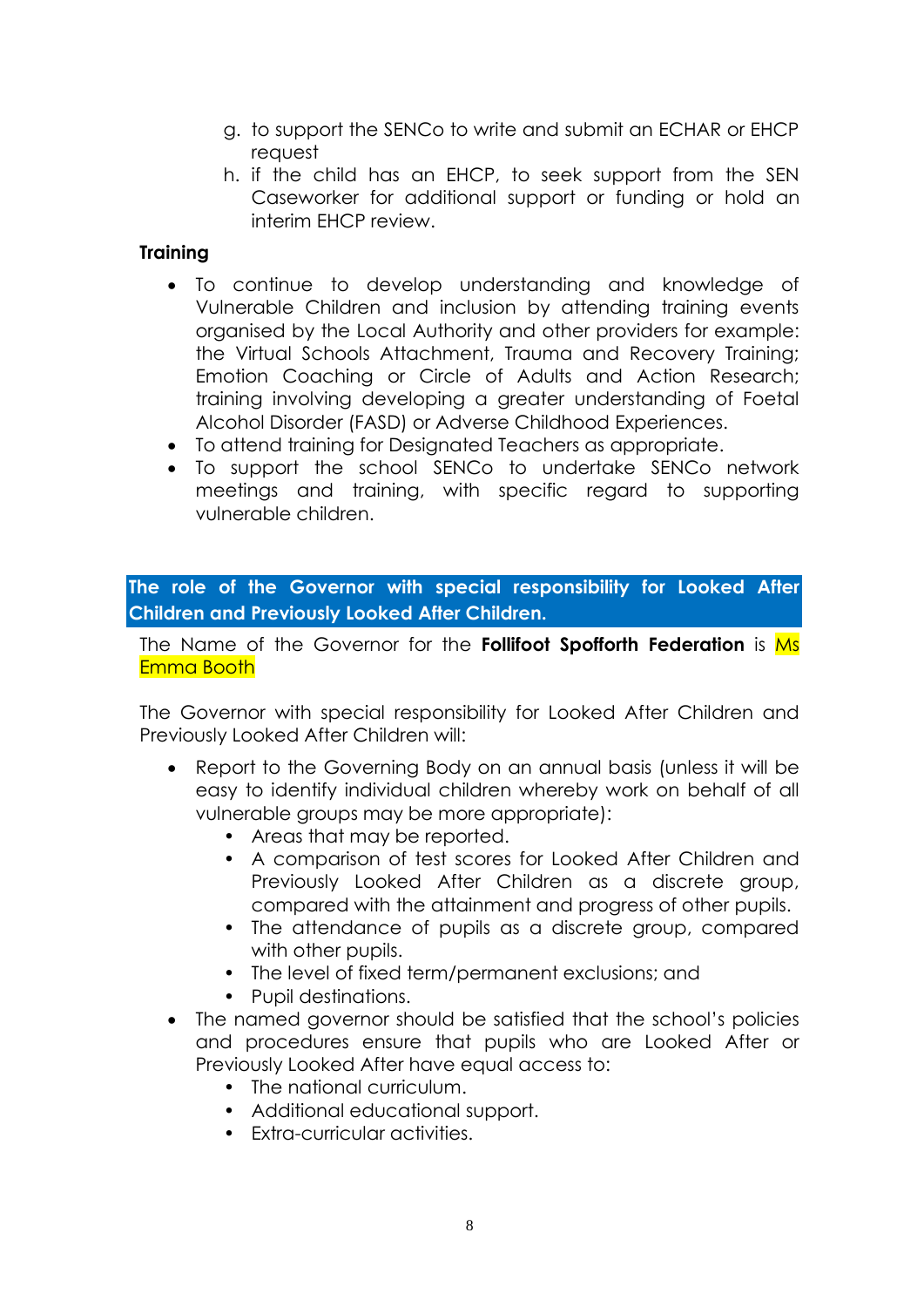#### **Admission Arrangements**

On admission of a Looked After Child, records will be requested from the pupil's previous school by the Designated Teacher and the eGOV ePEP system will be accessed and utilised to form a sound induction and assist transition planning. An admissions meeting/PEP review is required between the DT's of both schools, School SENCo, Carer/parent, Social worker and Virtual School. A date will be agreed for a new Personal Education Plan within 10 school days of a child becoming Looked After Child or 20 school days of a Looked After Child being admitted.

The **Follifoot Spofforth Federation** will ensure that there is effective personal induction for Looked After and Previously Looked After Children starting school, new to the school and new to care. Here are some examples of what our school may deliver:

- A buddy from the same year and / or an older year,
- A pre-start date school tour involving the buddy (possibly the DT/ SENDCo).
- A key adult who is available all the time to answer queries/ contain and redirect to other members of staff if appropriate
- Daily check-ins for the child with their key adult, DT or SENDCo (weekly after the first fortnight).
- Meet and greet every morning and send-off at the end of the day with a key member of staff to check everything is ok for the day ahead /next day, so this member of staff can alert others as to difficulties the child is experiencing at that time.
- A phased time-table.
- Time to meet their new teacher with a chance to connect/talk with them about topics they like in the subject and outside of school.
- Social Worker is involved to find out their story and to learn from everyone in the child's life to find out what works well.
- Layout of the school.
- Interventions arranged that can help them reach or exceed Age Related Expectations, etc.
- Further examples of what can work well, can be found in the documents referenced in the Appendices.

#### **Involving the Young Person**

It is important that a young person is aware that information is being recorded regarding their personal circumstances. How this is shared with them clearly depends on their age and understanding. It is good practice to share with a young person, appropriate records that are held by school and the local authority. The explanation should emphasise that the school, the social worker, their carer(s), parents, or guardians are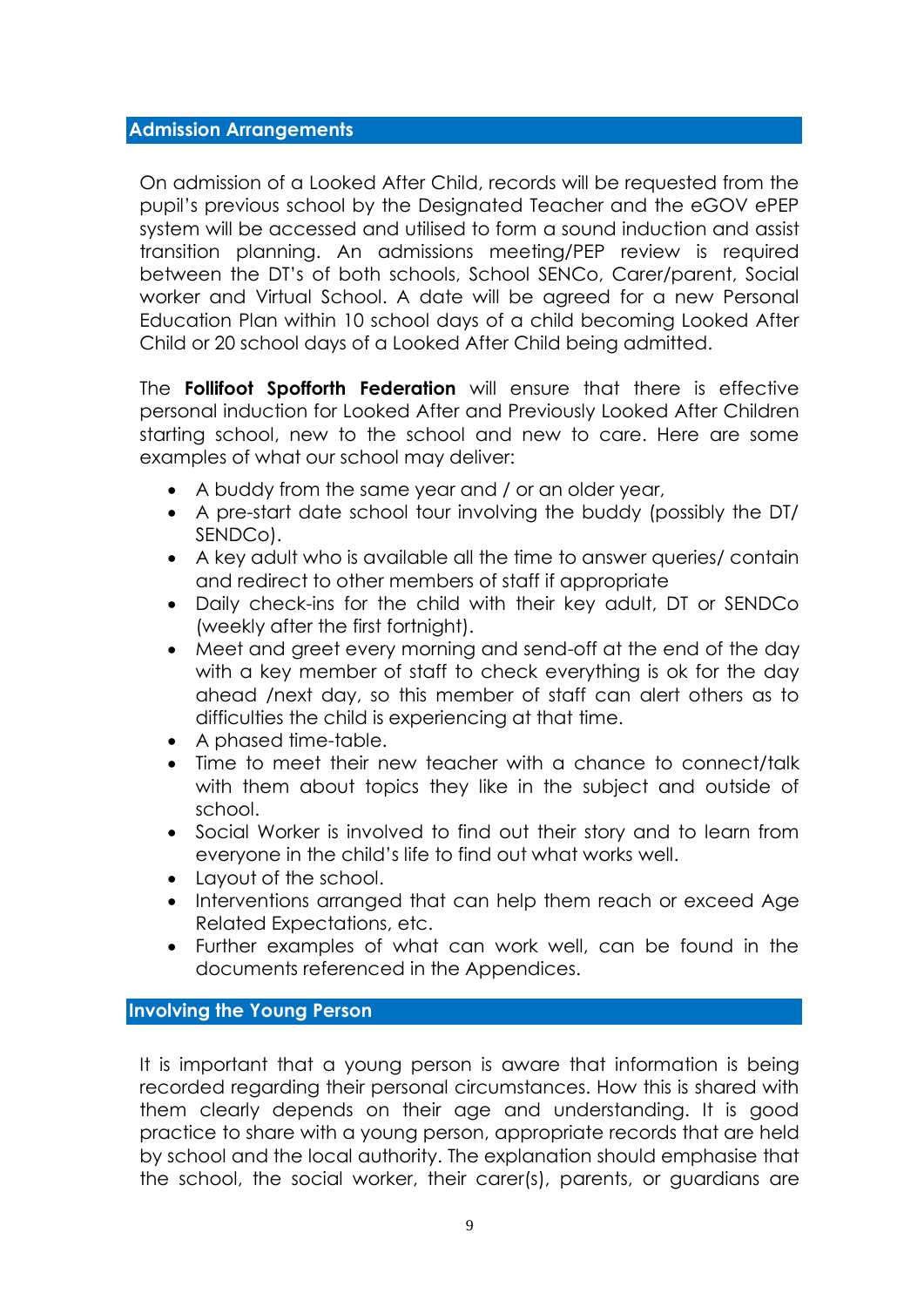working together to help them achieve in school. It is courtesy to ask them what they would like staff to know / not know.

**Communication with Other Agencies**

The Designated Teacher should proactively engage with other professions to create a team around the child (e.g., SEN, CAMHS, Virtual School) to enable school to respond effectively to looked-after and previously looked-after children's needs.

The **Follifoot Spofforth Federation** will develop a close working relationship with the child's carers and social worker. We will understand the child's story and keep updated about their life outside of school, which might have an impact on the child's emotional wellbeing on a daily basis such as court proceedings, family contact arrangements (NYCC Family Time) and sessions etc.

For Looked After Children, the **Follifoot Spofforth Federation** will ensure that a copy of all reports (e.g., end of year reports) are forwarded to the young person's Social Worker in addition to the Foster Carer or Residential Carers. It will be agreed at the PEP meeting what information parents will receive; this needs to be in line with the legal framework. A Social Worker will advise us on correspondence with parents and approaches to normalise consent for routine school activities.

For Previously Looked After Children (and for those placed with family members), the **Follifoot Spofforth Federation** will ensure that parents or guardians with parental responsibility are able to approach the Designated Teacher to discuss the support needs of their child.

## **Assessment, Monitoring and Review Procedures**

Each Looked After pupil will have a Care Plan that will include a Personal Education Plan (PEP) recorded on eGov. Our school will work in partnership with the Virtual school, parents, carers, and social worker for the child to ensure the PEP is of high quality. This will identify, success, specific areas of concern and include achievable targets. The PEP is age group specific. Areas for consideration will include:

- A narrative on the current situation/progress.
- The child's views on how they see they have progressed and what support they consider to be most effective.
- What's working well for this child?
- What are your concerns for this child around their education?
- What are the team members around the child going to change to help this child make accelerated progress, to feel safer, to feel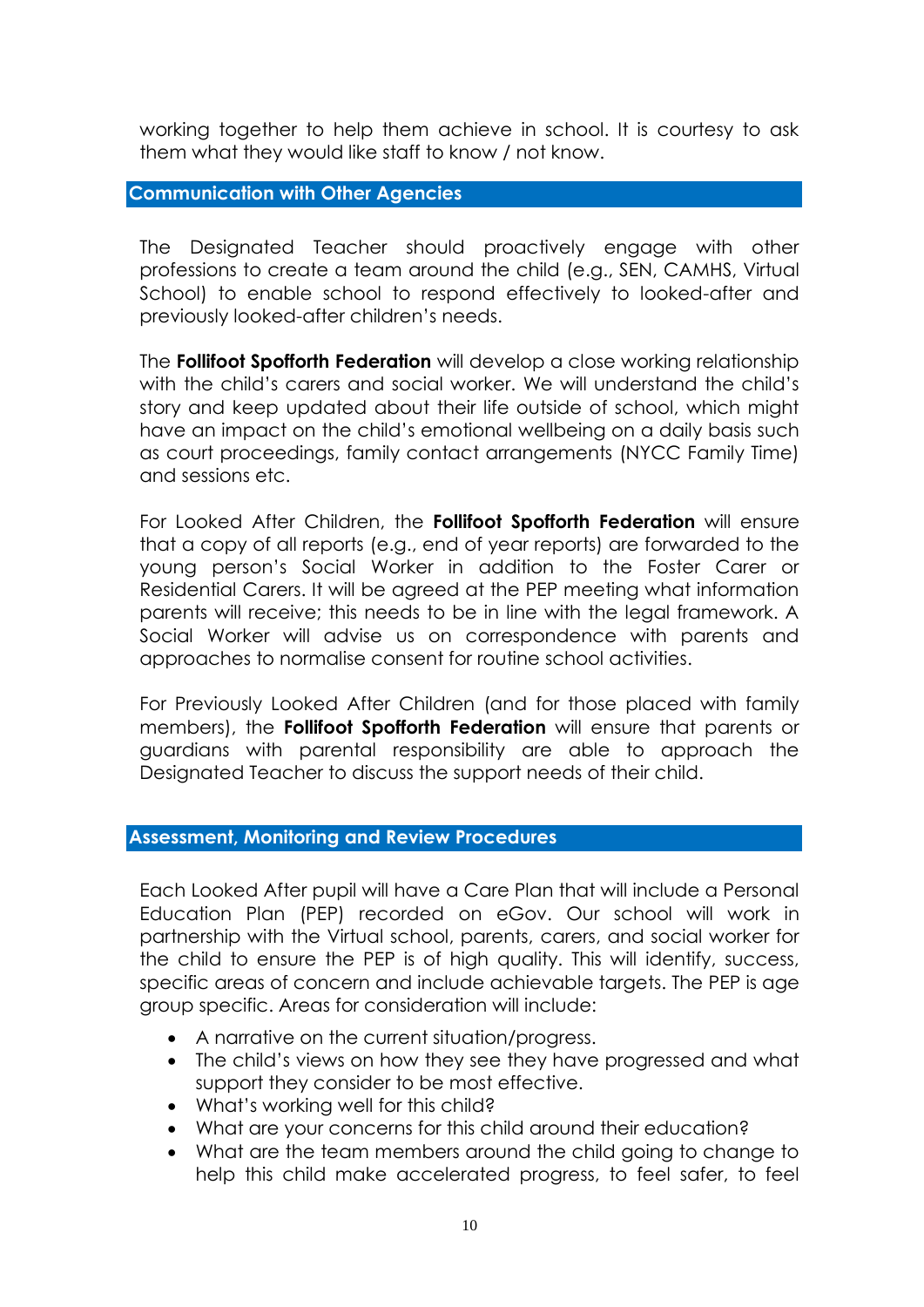they belong, to build secure attachments with staff and peers, so they can achieve well?

- Attendance (high expectations but looking for patterns of nonattendance).
- Achievement Record (academic or otherwise).
- Emotional regulation (how school staff are meeting the SEMH needs of the child, how they are applying their Emotion Coaching training).
- What will happen or is already happening to identify and support any mental health needs relevant to the child's education?
- Homework (for example, can this be completed in school, at a club).
- Involvement in Extra Curricular Activities (many looked after children haven't had the same opportunities to attend clubs as other children).
- Special Educational Needs and Disabilities (if any).
- EHCP, EHCAR (if any).
- Development needs (short and long-term development of skills, knowledge or subject areas and experiences); and
- Long-term plans and aspirations (targets including progress, career plans and aspirations).
- Evidence of Pupil Premium Plus (PP+) expenditure.
- Evidence of the impact of intentions and support funded by PP+ are having directly on this child.

## **Legal Framework for Looked After Children and Previously Looked After Children**

## **Looked After Children:**

The term 'looked-after' has a specific, legal meaning, based on the Children Act 1989, There are a few exceptions, which have been introduced purely for statistical purposes and wherever these occur appropriate guidance is given in order to achieve consistency and comparability of data between local authorities.

Under the Children Act 1989, a child is looked-after by a local authority if they fall into four main groups:

- Children who are the subjects of emergency orders for their protection (Sections 44 and 46)
- Children who are the subjects of a care order (Section 31) or interim care order (Section 38)
- Children who are compulsorily accommodated this includes children remanded to the local authority or subject to a criminal justice supervision order with a residence requirement (Section 21)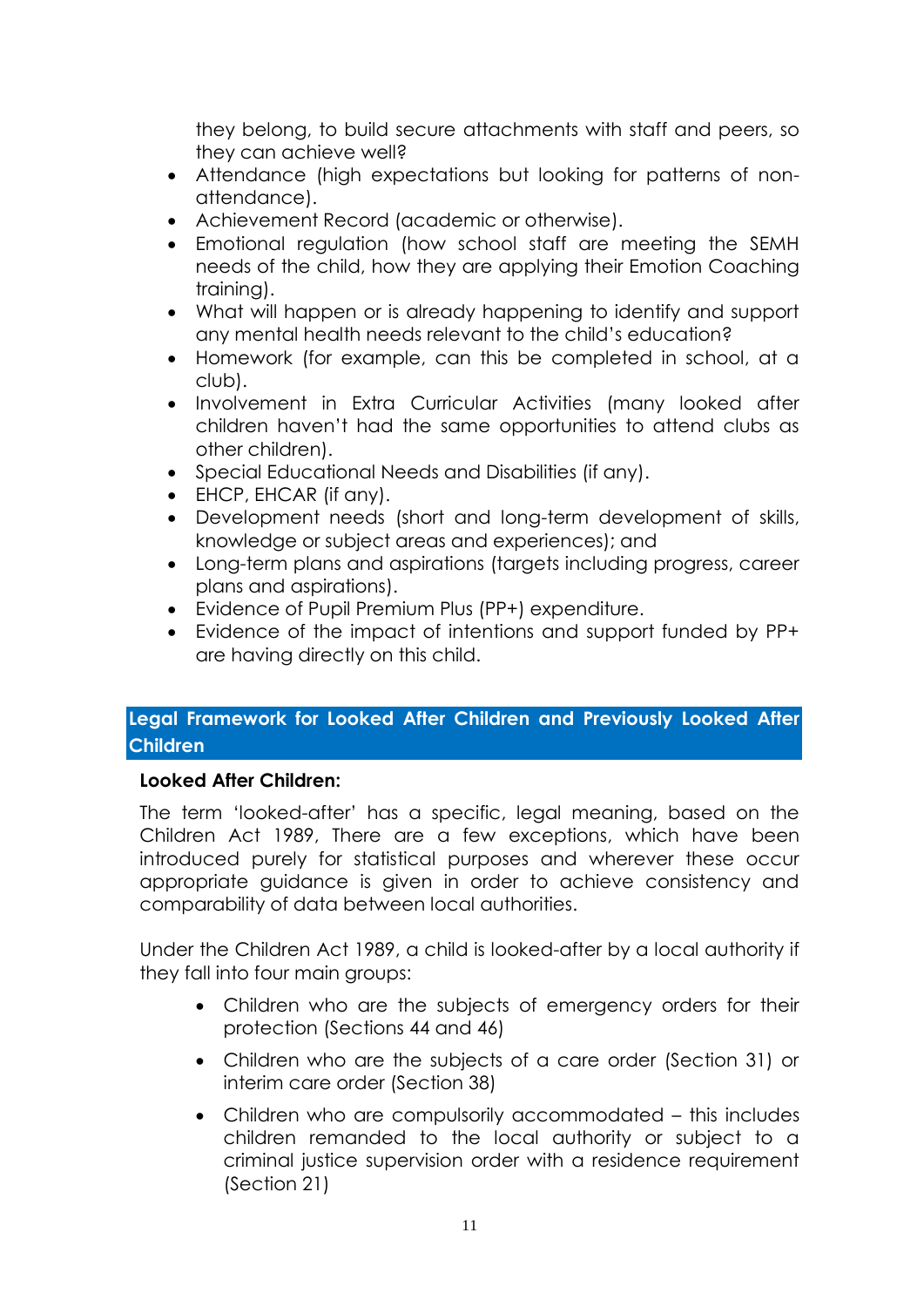• Children who are looked after on a voluntary basis are "accommodated" by the local authority under Section 20 of the Children Act – they may live in foster care, in a Children's Home or in a residential school.

It is possible that a placement order is made without a care order or interim care order being made, or the child not being subject to section 20 of the 1989 Act. For example, the local authority working with a family and believing that the child should be removed and be placed for adoption. The local authority does not have to apply for a care order first (though this would be the usual situation) and then a placement order; it could apply simply for a placement order.

For all children who receive more than 75 days of 'short breaks' in every 12 months, Looked After Children status applies and an independent Reviewing Officer is appointed. As the care arranged is not continuous, academic attainment does not have to be reported in the same way to the DfE.

The LA has a duty under Section 1 of the Children and Social Work 2017 to apply corporate parenting principles to Looked After Children and Care Leavers. [See associated guidance.](https://assets.publishing.service.gov.uk/government/uploads/system/uploads/attachment_data/file/683698/Applying_corporate_parenting_principles_to_looked-after_children_and_care_leavers.pdf)

## **Provision of accommodation**

Local authorities can provide children with accommodation under a wide range of circumstances, for example:

- as the result of an agreement between the local authority and the child's parents or guardians that being accommodated would be in the child's best interest
- the child having been remanded to the care of a local authority by a criminal court
- because the child is helping the police with their enquiries
- the child has been placed for adoption, and the local authority is acting as the adoption agency
- the child is subject to a police protection order.

In all these examples, the child will be subject to a different legal status, and the circumstances will be very different. However, in every case, the child is being looked after under the terms of the act because he/she is being accommodated.

## **Continuous period of more than 24 hours**

Section 22 of the Children Act stipulates very clearly that for a child to be looked-after by a local authority, he/she needs to be accommodated for a continuous period of more than 24 hours. Periods of being lookedafter of less than 24 hours in total are recorded.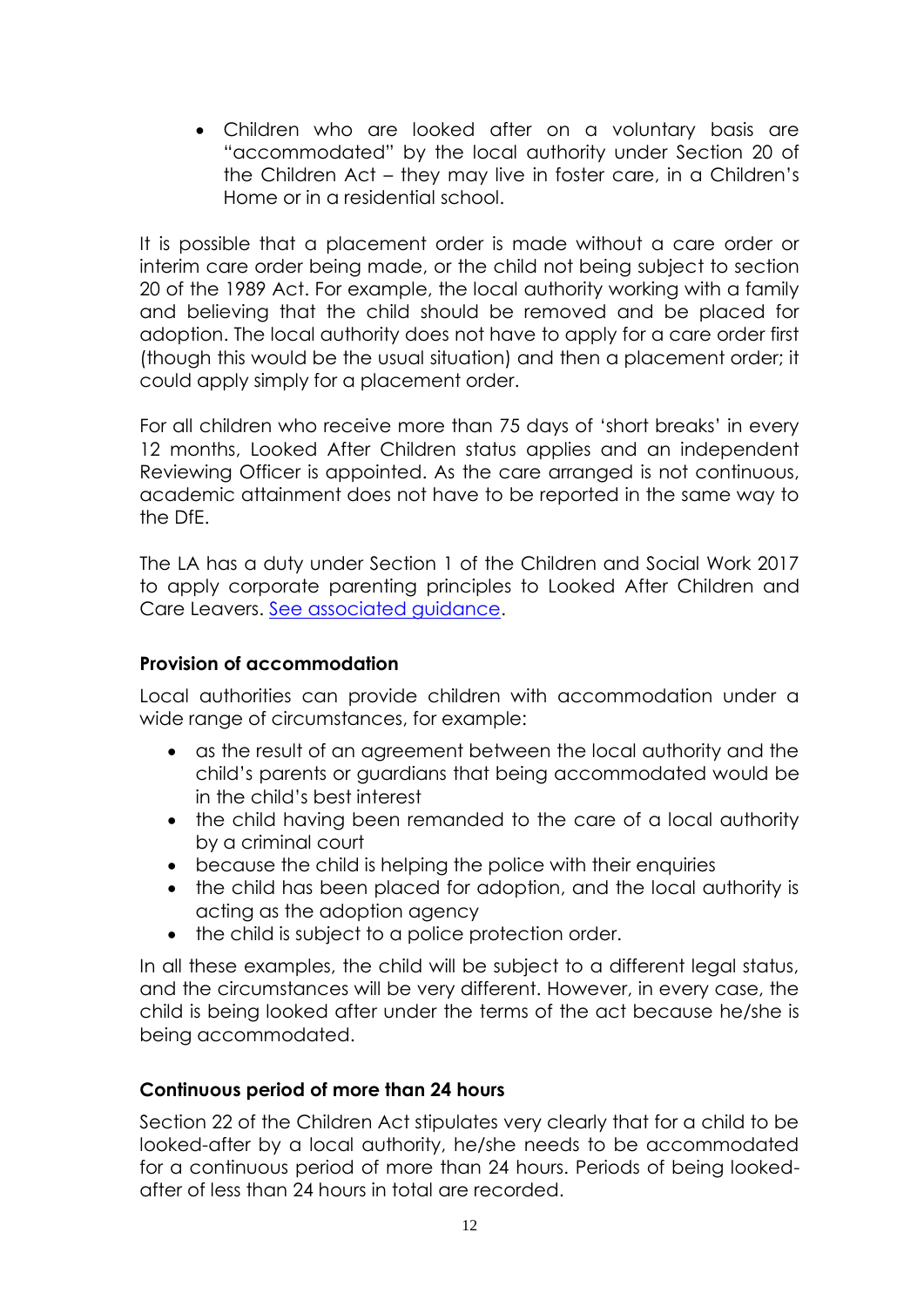## **Exception**

The only two exceptions to the rule that for a child to be looked-after is that he/she needs to be accommodated for a continuous period of more than 24 hours relates to unaccompanied asylum-seeking children (see section 1.9.7) and children with a legal status of V3 (short-term breaks when each break is being recorded as an individual episode). For statistical purposes, information is required for this group of children for receiving respites for periods of less than 24 hours duration, providing the periods include an overnight stay. For further information on the recording of data for children being looked-after under a series of shortterm breaks see section 1.9.

## **Care order**

A child is looked-after when subject to a care order. There are no exceptions to this rule. In these circumstances however, there is no obligation for the local authority to accommodate the child. For example, a child under a care order can be placed with their parents or other relative.

A care order continues in force until either:

- they are discharged by a court
- the child reaches his/her 18th birthday
- child leaves care through an adoption order, special guardianship order or child arrangement order.

A local authority cannot unilaterally end a care order, and therefore a child, once subject to a care order, will remain looked-after until one of the above events occurs. However, when a placement order is made the care order no longer has effect but is reactivated if the placement order is revoked.

## **Previously Looked After Children**

Are those who:

- are no longer looked after by a local authority in England and Wales (as defined by the Children Act 1989 or Part 6 of the Social Services and Well-being (Wales) Act 2014) because they are the subject of an adoption, special guardianship, or child arrangements order; or
- were adopted from 'state care' outside England and Wales. 'State care' is care provided by a public authority, a religious organisation, or any other organisation whose sole or main purpose is to benefit society.

All these groups are said to be "Looked After Children or Previously Looked After Children". They may be looked after or previously looked